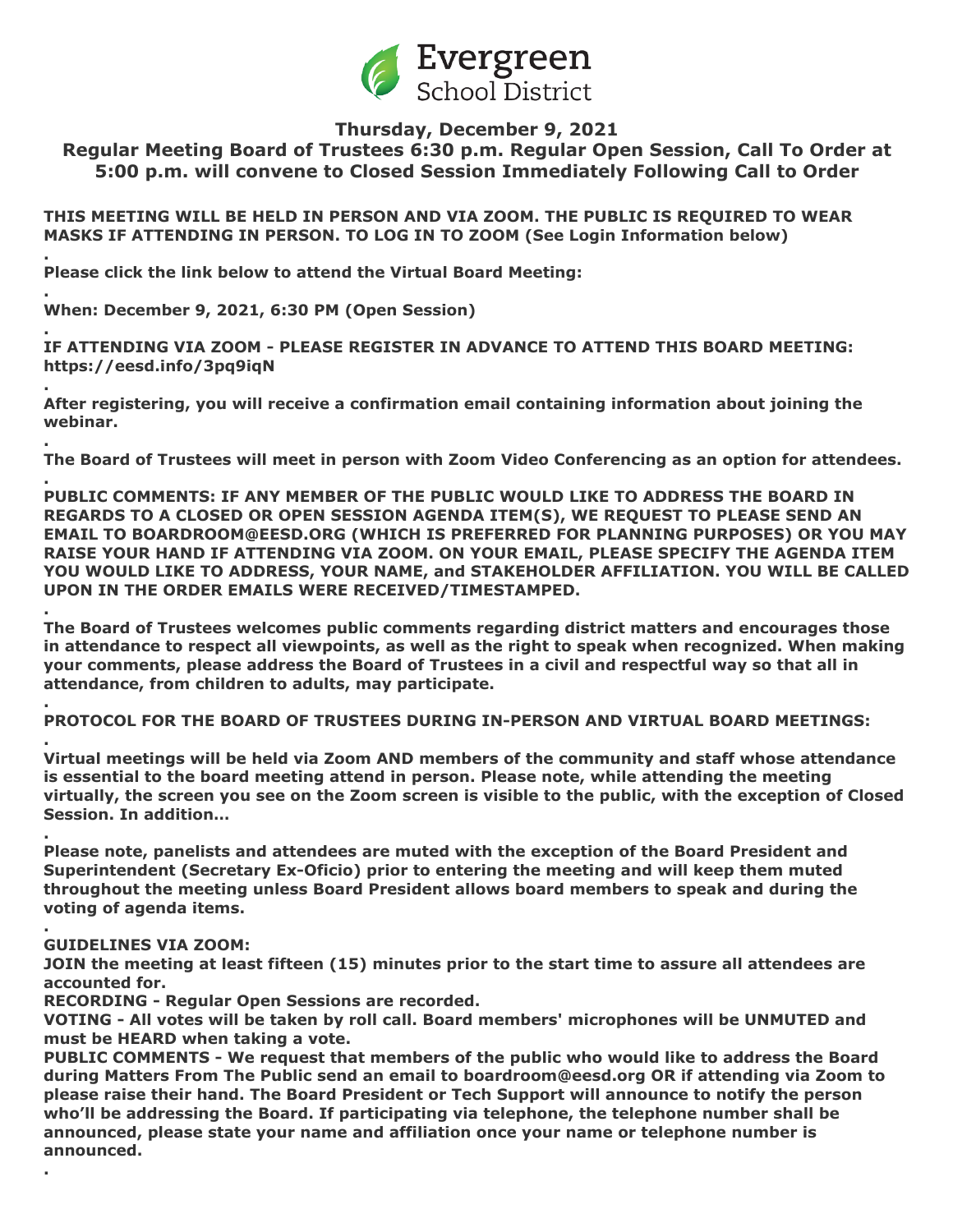**Public comments are limited to 2 minutes per speaker AND per discretion of the Board President.**

**BOARD MEMBERS COMMENTS - If a Board member would like to speak, they may raise their hand or ask permission from the Board President. Once he/she is recognized by the Board President. REPORTS / ENCLOSURES will be projected and a screen will be shared via Zoom. The public may view as long as they are logged in on a computer or mobile screen. Board enclosures and documents needed for the board meetings are also available through BoardDocs https://go.boarddocs.com/ca/eesd/Board.nsf/Public**

**DISCONNECTION WHILE ON ZOOM - If a Board Member gets disconnected and cannot regain connection to the meeting, as long as there are three Board members present, there is a quorum and the meeting may continue. Under Robert's Rules - adopted pursuant to Policy 203 - the presence of a quorum is presumed once it has been established at the beginning of a meeting. Thus, the Board may continue to conduct business until someone notes the lack of a quorum via a point of order, or the Board President notices that a quorum is no longer present. If a quorum is lacking, the Board may take a short recess until a quorum is regained, or the Board may take official action to set a time for a recessed meeting.**

**\*\*Closed Session may convene before, after, or during the regular meeting. Closed sessions may include; Negotiations, Personnel (Certificated, Classified, Management), Expulsions, and Litigation. School Board**

## **1. OPENING ITEMS**

1.1 Roll Call / Quorum

1.2 Flag Salute

**.**

**.**

1.3 Superintendent Update

## **2. 2022 ORGANIZATIONAL MEETING**

2.1 Designate Board of Trustees Clerk to Vote in the Election for Members of the County Committee on School District Organization

2.2 Elect Board Officers; President, President Pro-Tem, Clerk and Designate Superintendent as Secretary Ex- Oficio

2.3 Designate Board of Trustees Clerk to be the ESD Board Representative to Santa Clara County School Board Association (SCCSBA)

2.4 Determine Date, Time, and Location of 2021 Board Meetings: Date, second Thursday of each month during 2022 calendar year, except for July when there will be no meeting scheduled. Time of Regular Session: 5:00 p.m. or earlier as needed where the Board will convene to Closed Session immediately after Call To Order . The Board meeting will reconvene to Regular Open Session at 6:30 p.m.: Location: ESD Board Room, 3188 Quimby Rd. San Jose and public may attend via Zoom.

## **3. MATTERS FROM THE PUBLIC**

3.1 Comments from the California School Employees Association (CSEA) Chapter 432 President

3.2 Comments from the Evergreen Teachers Association (ETA) President

3.3 Comments from the Public

## **4. CONSENT ITEMS (ACTION ITEMS)**

4.1 Approval of Regular Board Meeting Minutes, November 4, 2021

4.2 Approval of Special Board Meeting Minutes, November 4, 2021

4.3 Approval of Special Board Meeting Minutes, December 8, 2021

4.4 Ratification of Contracts

4.5 Ratification of November Warrant List